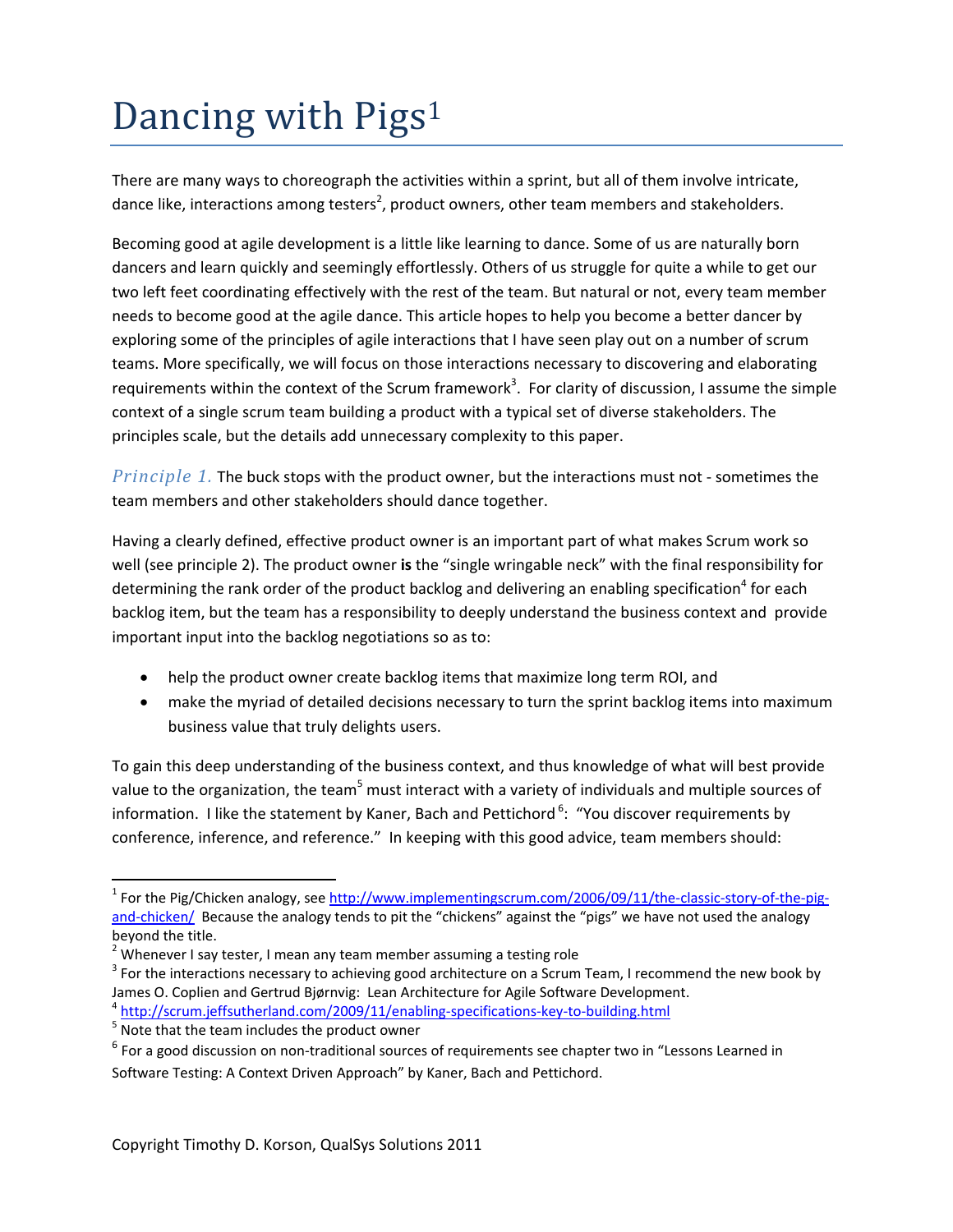- observe users in the workplace,
- listen to the vision of management,
- hear, firsthand, the concerns of marketing,
- be familiar with the functionality of competing products,
- understand the impact of regulatory agencies,
- know what is being said about the product in the regular media, the social media, and product evaluation forums,
- dialog with mid-level managers affected by the system, and
- talk with support and deployment staff.

Team members are, themselves, an important source of requirements. They can envision technical possibilities that the product owner may not be able to imagine. In addition many team members bring domain expertise from their past experiences.

One standard Scrum forum for fostering these interactions is the sprint review. Another natural occasion is any pre‐sprint planning meeting where the product backlog is being groomed in preparation for the sprint planning meeting. Usability testing is another appropriate activity in which the teams get direct interaction with users. Domain experts should be consulted during architectural design. All of these interactions should be seen as a crucial.

An appropriate scrum dance is like a square dance, with everyone, all together, interacting on the dance floor.

All team members need to participate in these interactions for reasons cited above:

- 1. **To help the product owner create backlog items that maximize long term ROI**. As indicated earlier, the team has a responsibility to deeply understand the business context and goals. This understanding is necessary when grooming and elaborating the backlog so that the final accepted version of the story benefits from the team's business knowledge. I have seen countless backlog items substantially revised, consolidated, or expanded by the product owner based on insightful input from the team. If the team neglects their responsibility to engage with the product owner and instead passively looks to the product owner as their requirements oracle, much value is lost.
- 2. **So that team has the necessary knowledge to make the myriad of detailed decisions necessary to turn the backlog items into maximum value that truly delights users**. No matter how detailed the written requirements or how rich the verbal interaction with the product owner, the team will make thousands of detailed decisions on their own. The value-adding quality of these detailed decisions is directly dependent on the richness of the team's understanding of the business context and goals. Please note that we are not talking about the team overstepping their responsibilities. Decisions at the requirements level are always the responsibility of the product owner – and decisions about how to build the product are always the team's responsibilities, but there are many decisions that blend how and what. These decisions are often left to the team's discretion. For example, a major tradeoff between performance and scalability should be decided by the PO, a minor one by the team. Major UI issues should be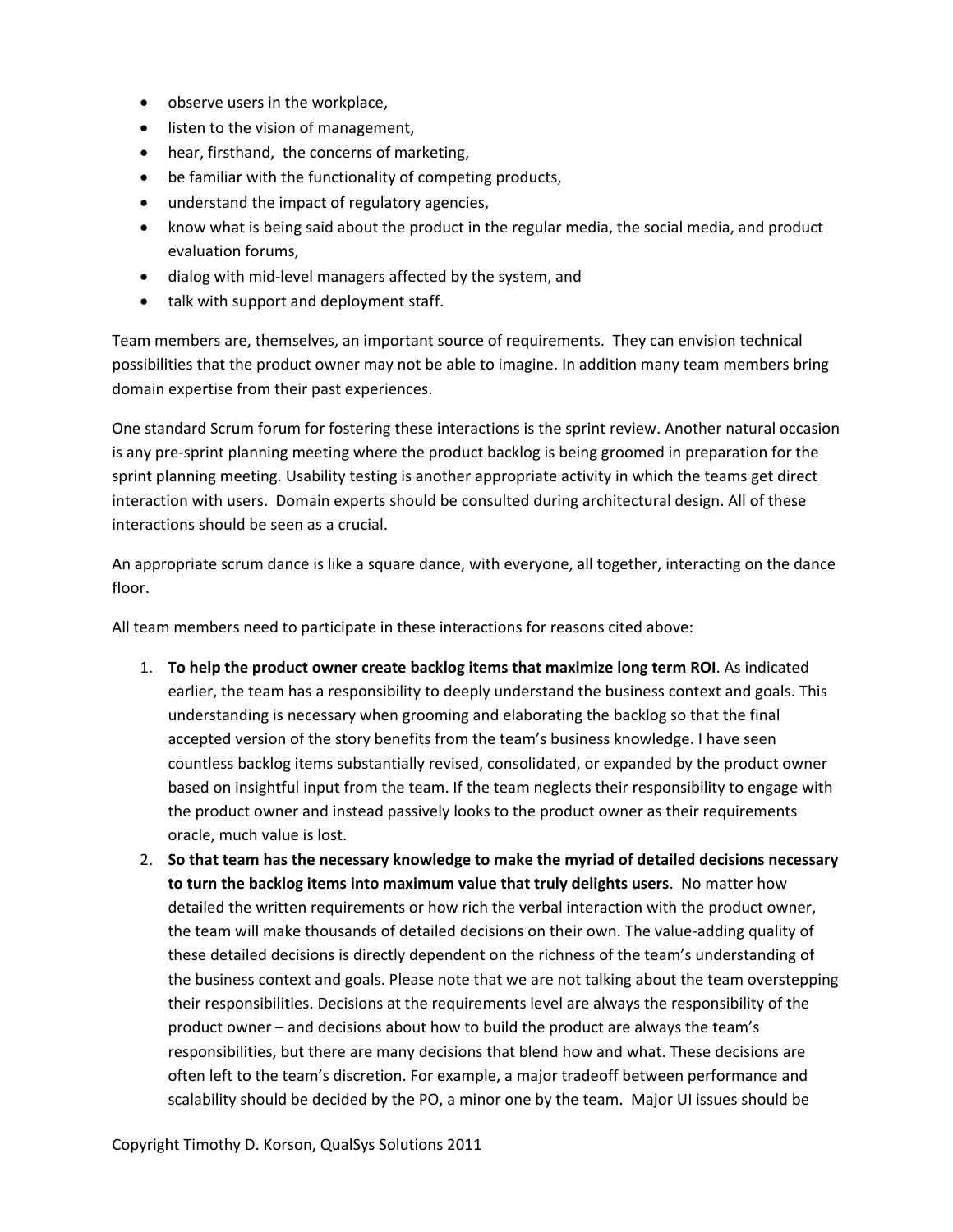clear from the enabling specification, but minor UI decisions are often made by the team. However in both of these examples it is easy to envision specifics that are not clearly major or minor and it is not always clear whether to involve the PO or not. Whenever the decision is made to not involve the PO, the quality of the decision will be affected by the level of the team's understanding of the business domain, context, and goals.

A truly exciting product is one where the mind of the user is embedded in the software and users experience the exhilaration of being able to do what they only dreamed of doing<sup>7</sup>. This can only occur when the developers deeply understand the mind of the user.

If the product owner is overly jealous and won't ever let the other stakeholders onto the dance floor, the team will not be able to deliver optimal value.

*Principle 2.* The product owner can never stop dancing.

Coordinating and synthesizing the insights and needs of all stakeholders is often more than a fulltime job<sup>8</sup>. To properly understand long term ROI and thus be able to optimally rank order the product backlog, the PO needs insight from business partners on value and insight from the technical team on cost. The product owner's dance with the business stakeholders must be as continuous and intricate as the team interactions. As Iain McKenna points out<sup>9</sup>, it is as much a mistake for the business partners to abdicate their product responsibilities as it is for the team to abdicate theirs. The PO must be the catalyst to drive the stakeholders' creative input into the backlog.

The PO will often interact with business partners and users without the rest of the team being present, but during those times the team is dancing with non-team members, the PO should always be present. Because the PO cannot be in two places at once, this is not always possible, but it should be a goal, and compensated for when not achieved. For example, if the PO is meeting with a hard‐to‐schedule important stakeholder while the tester is running a usability test with selected users, the interactions of the usability test need somehow to be communicated to the PO. Sometimes this is a verbal discussion, sometimes it is through written or video-taped documentation, but the PO must be kept in the loop.

Interactions between the PO and the team, especially mid‐sprint, are a little trickier to choreograph. Several interacting principles come into play here. The PO must not interfere with the team mid‐sprint by giving them new requirements, but the PO must be available to the team to answer questions about any of those pesky emergent requirements, that are ideally not there, but in practice always seem to pop up. For example, a scrum team I am working with was implementing a back‐up and restore feature. It turns out that the team decided to use a cloud‐based file syncing utility that enabled a more feature rich, version enabled, restore for nominal extra team effort. The team, properly realizing the potential value of this feature, turned mid‐sprint to the product owner to enquire if the additional restore functionality was desired given that it could be implemented without disturbing the sprint commitment.

<sup>&</sup>lt;sup>7</sup> http://agileconsortium.pbworks.com/f/AgileArchitectureRedPillBluePill.pdf by Jeff Sutherland

 $^8$  Fully exploring the role and responsibilities of the PO is a book length task.<br><sup>9</sup> Private email correspondence, February 18, 2001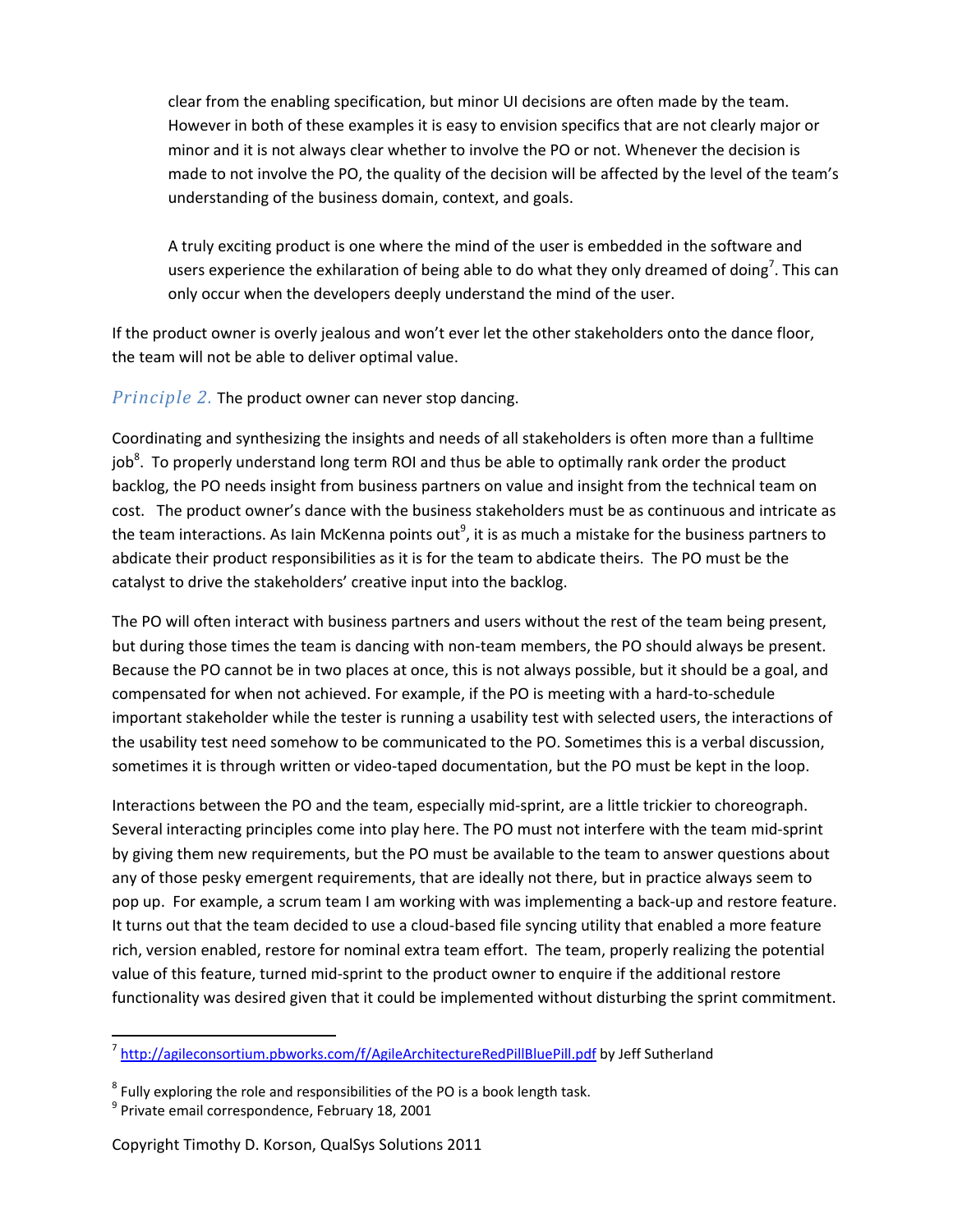This type of common sense, mid‐sprint, emergent requirements interaction is reasonable as long as the new functionality is an opportunity that does not disturb the team's focus or sprint commitment.

A little more difficult to choreograph is the pre‐sprint planning interaction required between the team and the PO so that so that product backlog is appropriately groomed and the PO can have enabling specifications ready for the next sprint. To minimize context switching caused by unscheduled PO interruptions, some teams limit such interactions to a scheduled pre‐sprint planning meeting. But this can be an impediment to the PO, leaving the PO blocked until the scheduled pre‐sprint planning meeting; so most teams I have worked with allow the PO a limited amount of unscheduled interaction for the purpose of grooming the backlog. Use common sense. Inspect and adapt.

*Principle 3.* In a mature scrum dance, partners will not only talk to each other, they will continuously pass notes back and forth.

It is a mistake to relegate written documentation to the beginning of a sprint. Requirements get elaborated as the sprint unfolds. As pointed out in the "Enabling Specifications" pattern<sup>10</sup> "testers are notoriously good at sniffing out requirements lapses" and since scrum is test intensive, requirements lapses will be found.

Many of these lapses and emergent requirements need written documentation. Prototypes, code, and executable tests are often preferred by scrum teams as ways to "write down" the teams understanding of these requirements. These are powerful mechanisms, but I find that in addition to these artifacts, written test scenarios, elaborated in concert with the code, are a simple, low overhead, effective and powerful way for the development team to communicate with each other and with the PO. These test scenarios are not "the specification." The PO owns and writes the enabling specification complete with acceptance criteria. But because these test scenarios do elaborate and detail the acceptance criteria, they thus end up, as a practical matter, being treated as an extension of the requirements. Because of this, the tester needs to stay in close contact with the PO. When I have been the PO on a project, I require the tester to get my sign-off on the completeness of the test scenarios. I find that no matter how many acceptance criteria I create, the tester always finds more. For example if the specification calls for accepting cash, charge card, or corporate account, the tester ends up clarifying which charge cards are accepted and creating a scenario testing for correct behavior when a non-accepted card in attempted. If the specification details that only Visa and MasterCard are accepted for car rentals, then the tester ends up clarifying the difference between a standard and a Platinum Visa, which is important because the Platinum card includes car rental insurance when used. If the specification details how to handle Platinum cards, then the tester creates scenarios for dealing with stolen credit cards… As a PO, I find that my relation with a tester is like that of an author to reviewers and editors. When I write a paper for publication, it must be peer reviewed and then edited before it can be published. Peer reviewing always finds lack of clarity in the article and ends up with numerous suggestions for improvement. In addition, there is always the brutal editorial process. Editors always find grammar and structural improvements. As an author I am never careless in my writing, just because I know the review process will uncover imperfections. As a PO I am never careless in providing my team with an enabling specification just

<sup>&</sup>lt;sup>10</sup> https://sites.google.com/a/scrumplop.org/published-patterns/product-backlog/enabling-specification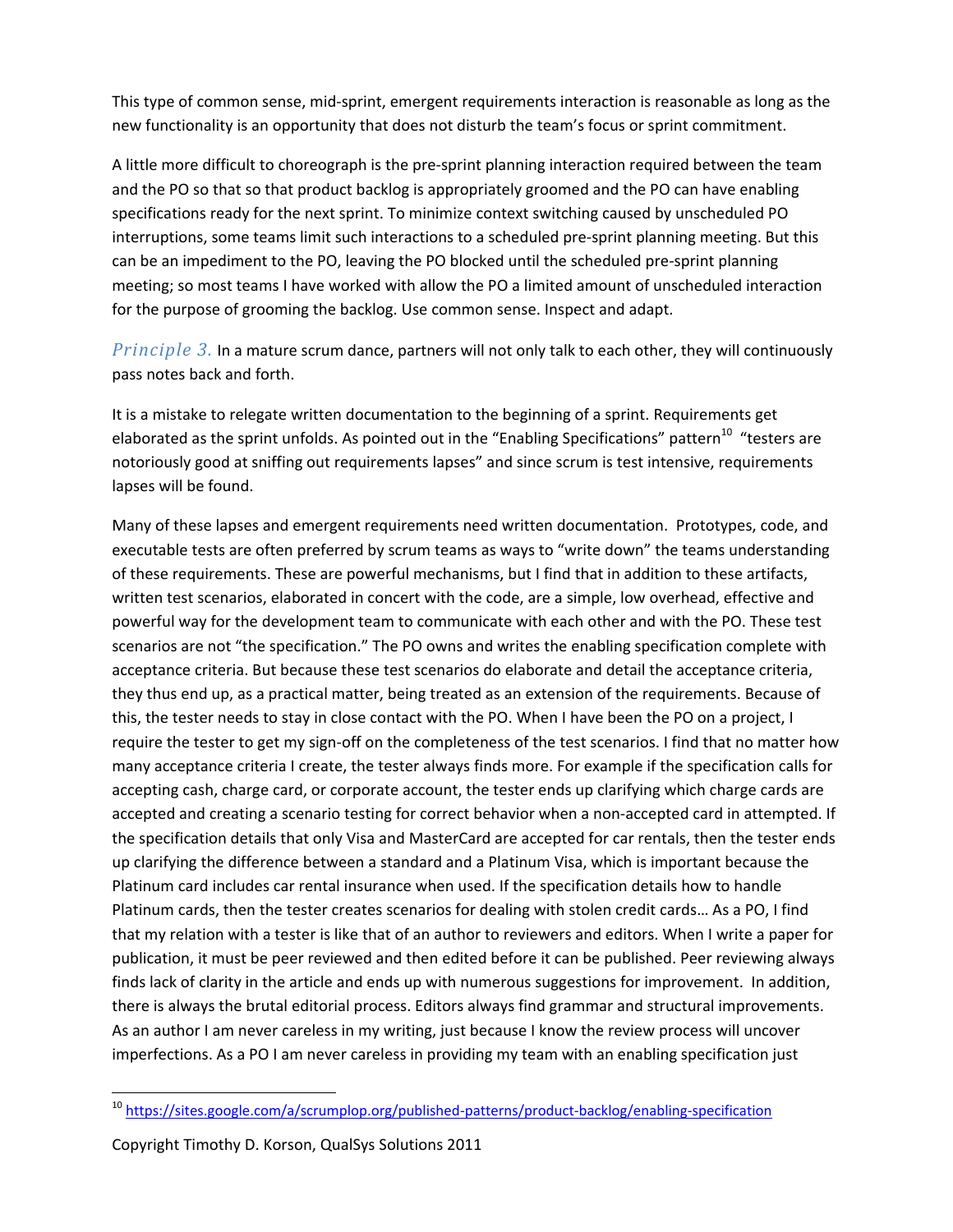because I know the team will uncover imperfections, inconsistencies and lapses in it. But I do need to realize it will happen and I need to plan for it. One of the ways I plan for it is by a continuous dance with the tester. I require the tester to create short test scenarios that document all the details I forgot and all the inconsistences the team is finding – and share the written scenarios with me and the rest of the team as they are being discovered and documented. Different teams have different ways of documenting these scenarios. Some use short natural language phrases stored in a spreadsheet or written on sticky notes. Some capture them more formally in a testing tool like Fitness.

Another reason for these "written" test scenarios is that part of the specification for the sprint is discovered and delivered verbally during the sprint planning meeting. To verify common understanding of the specification, and to ensure that all required aspects of the feature are tested adequately, these verbal understandings need to be documented as light weight test scenarios that detail and augment the acceptance criteria.

I am not an advocate of heavy written documentation. Agile teams tend to focus on the multisensory interpersonal interaction that is required to achieve understanding of the business goals and system requirements. This is as it should be. Historically too much reliance was put on written documentation to communicate understanding. However, experience with Scrum teams indicates that if you rely too much on verbal communication:

- understanding is not verified, so misunderstanding, or incomplete understanding, still occurs and the team ends up doing unnecessary re‐work,
- because of the cost of re-work, the product owner ends up accepting functionality that is not quite what was wanted,
- it is very difficult to scale beyond one team,
- maintenance, or sustained development of any form, is difficult,
- testing is never as comprehensive as needed or expected by the stakeholders.

Face to face communication is optimal for communicating understanding, but written requirements are necessary for communicating over time and space. Time matters to projects because memories fade and stakeholders change. Distance matters because even within a single co-located team, not everyone is present all the time at every discussion. Distributed teams obviously increase the need for written communication even more.

Who writes the documentation, and how the document is formatted is not nearly as important as that emerging understanding does get documented at the right level.

In this paper, I am focusing primarily on interaction relative to requirements, but there are many other things that can benefit from lightweight written documentation. For example, when a tester finds a bug that is symptomatic of a process issue that the tester wants to discuss during the next retrospective; write the issue down. In fact I am an advocate of the team owning a written retrospective backlog. Anyone can add process improvement items to the backlog at any time. During the retrospective, the backlog is ranked according to ROI, and the team commits to the top process improvement items for the next sprint.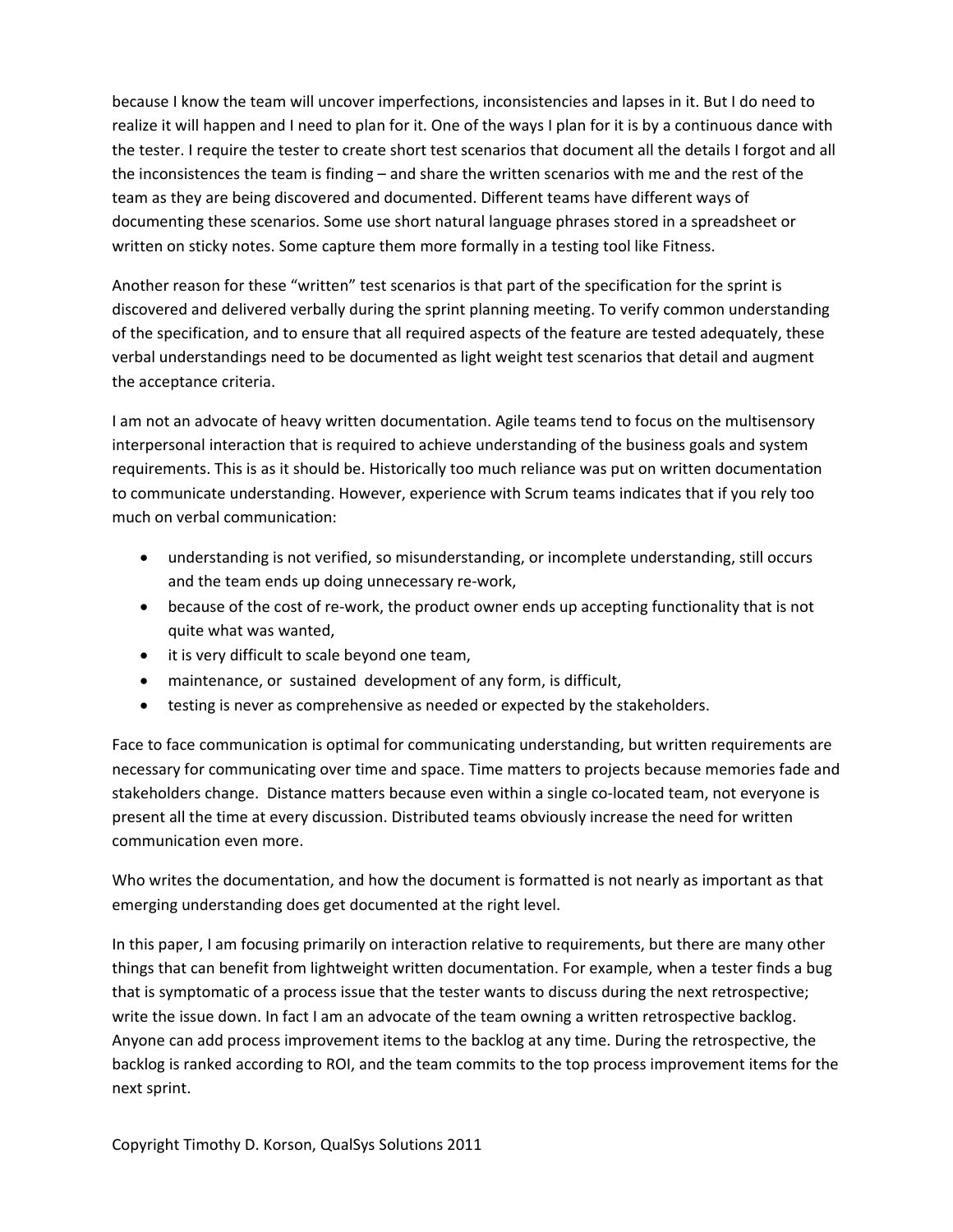I have also tried the idea of a written impediment backlog, that the team ranks, and the PO commits to… Use common sense. Inspect and adapt.

Thus in most mature agile dances, partners will not only talk to each other, they will continuously pass notes back and forth.

*Principle 4.* When dancing with a tester, let the tester lead.

When training scrum teams, I often have them discuss the following idea: "finish detailing the acceptance criteria with test scenarios before you finish the coding." Notice that the phrase does not say, "Finish the test scenarios before you start coding." To achieve maximum speed, agile teams employ parallelism, but this requires careful choreography.

Just like there are many different dances, there are many ways for requirement elaboration to unfold on a scrum team. I am going to describe one dance that I have seen work successfully on a number of projects. The following steps are simplified for ease of discussion, but you get the idea.

- Step zero is a group dance: everyone, all together. The top of the product backlog is groomed in preparation for the sprint planning meeting. This is one forum in which the team might dance with other stakeholders and gain a broader stakeholder perspective. But the primary purpose is for the product owner to clarify and uncover issues that need to be resolved before the sprint planning meeting so that the PO comes to step one with a clear, detailed understanding of the candidate stories $^{11}$  for that sprint.
- Step one, the sprint planning meeting, is another group dance, this time limited to the team. The goal is that when the dance is over the entire team understands the requirements and derived tasks in enough detail to **start** implementation. The level of written requirements detail at this point will vary depending on the project size, type, and numerous external factors such as the existence of regulatory agencies, but the team understanding should be at the level of "enabling specification."
- Steps two and three are multi‐threaded and involve multiple intricate dances, each involving a developer<sup>12</sup>, a tester and the product owner. Based upon the understanding gained during step two, a developer takes a task and starts to work on it. At the same time (or before) a tester starts elaborating the test scenarios for the related requirement. As described earlier, no matter how detailed the requirements were written out in step one, a tester will need to create more detailed test scenarios to cover boundary conditions and variations not conceived of during sprint planning. During the time when the tester is elaborating the test scenarios, the quality of the set of test scenarios will often be enhanced by the tester interacting with the developer to gain additional insight from the developer's understanding of the feature and its envisioned technical implementation. At the same time, the quality of the code being developed will be enhanced by the developer reviewing the existing set of test scenarios created by the tester. Whenever these interactions highlight a difference in product vision or

 $^{11}$  In keeping with common practice, I use the term stories to denote the backlog items. If fact, scrum does not dictate the format for documenting backlog items.<br><sup>12</sup> Or pair of developers, if pair programming.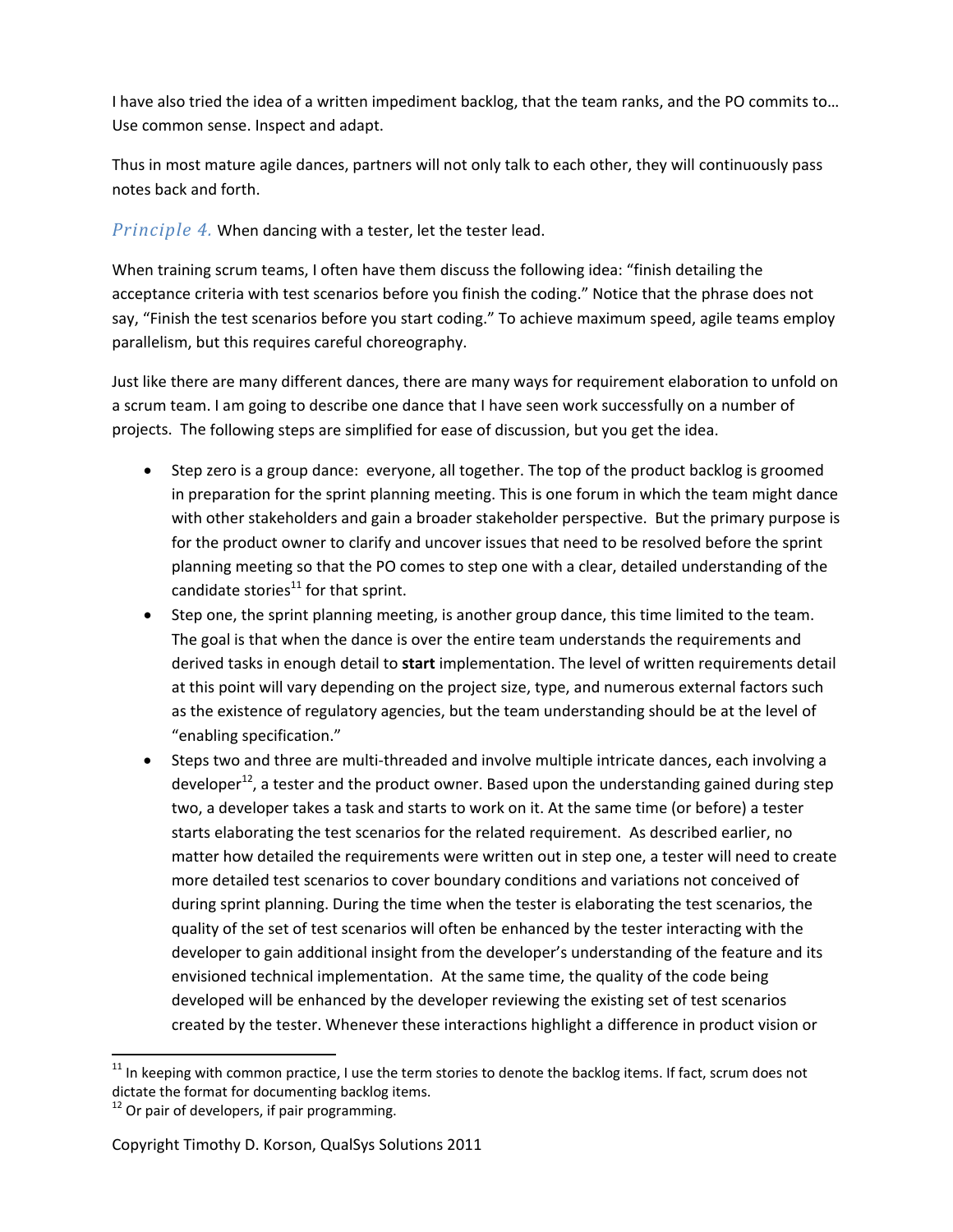understanding of the requirements, the product owner is brought into the dance for clarification and arbitration<sup>13</sup>. Letting the tester lead, means that before the developer declares that they have finished coding, the developer has reviewed the completed and approved set of test scenarios and is confident the code will pass tests based on those scenarios.

 In step 4, the developer has finished coding, and the tester has finished elaborating the test scenarios and test cases. The test cases are now executed against the code. Discrepancies are noted and resolved. If the test fails due to a bug<sup>14</sup> (type a issue), the developer debugs the code and life goes on. However, in some of the failing test cases, the code is doing exactly what the developers intends, but the developer's intention does not match the tester's expectation (type b issue).

Type b issues can, in fact, be healthy, because the process of resolving them can result in a higher value feature. The trick is to resolve them at the right time. If you resolve them too late (step 4) you end up with wasted work and re-work that does not add value. If you try to resolve all of them too early (step 1), you end up with too much group think and not a rich enough analysis and exploration of the feature.

Time boxing the sprint planning meeting helps avoid resolving issues too early. The top bi‐directional arrow of Figure 1 (labeled 2&3) is key to avoiding resolving these issues too late. This arrow depicts the early and continuous dance between the tester and developer.

If these interactions are missing, as in Figure 2, then the team does not find out until after the code is finished, and the test cases fail, that either

- 1. the developers' understanding of the details was sub‐optimal, or in conflict with the product owners vision. In this case
	- a. time is wasted rewriting code that could have been written correctly the first time, or
	- b. due to the cost of re‐work, the product owner ends up accepting sub‐optimal code.
- 2. the tester's understanding of the details was sub‐optimal, or in conflict with the product owners vision. In this case time is wasted rewriting test scenarios and test cases that could have been written correctly the first time.

<sup>13</sup> See *Agile Testing: A Practical Guide for Testers and Agile Teams* by Lisa Crispin and Janet Gregory on the "power of three"<br><sup>14</sup> I define a bug as when the code is not doing what the developer intended it to do. According to this definition,

many failing test cases do not highlight bug, but instead highlight other issues.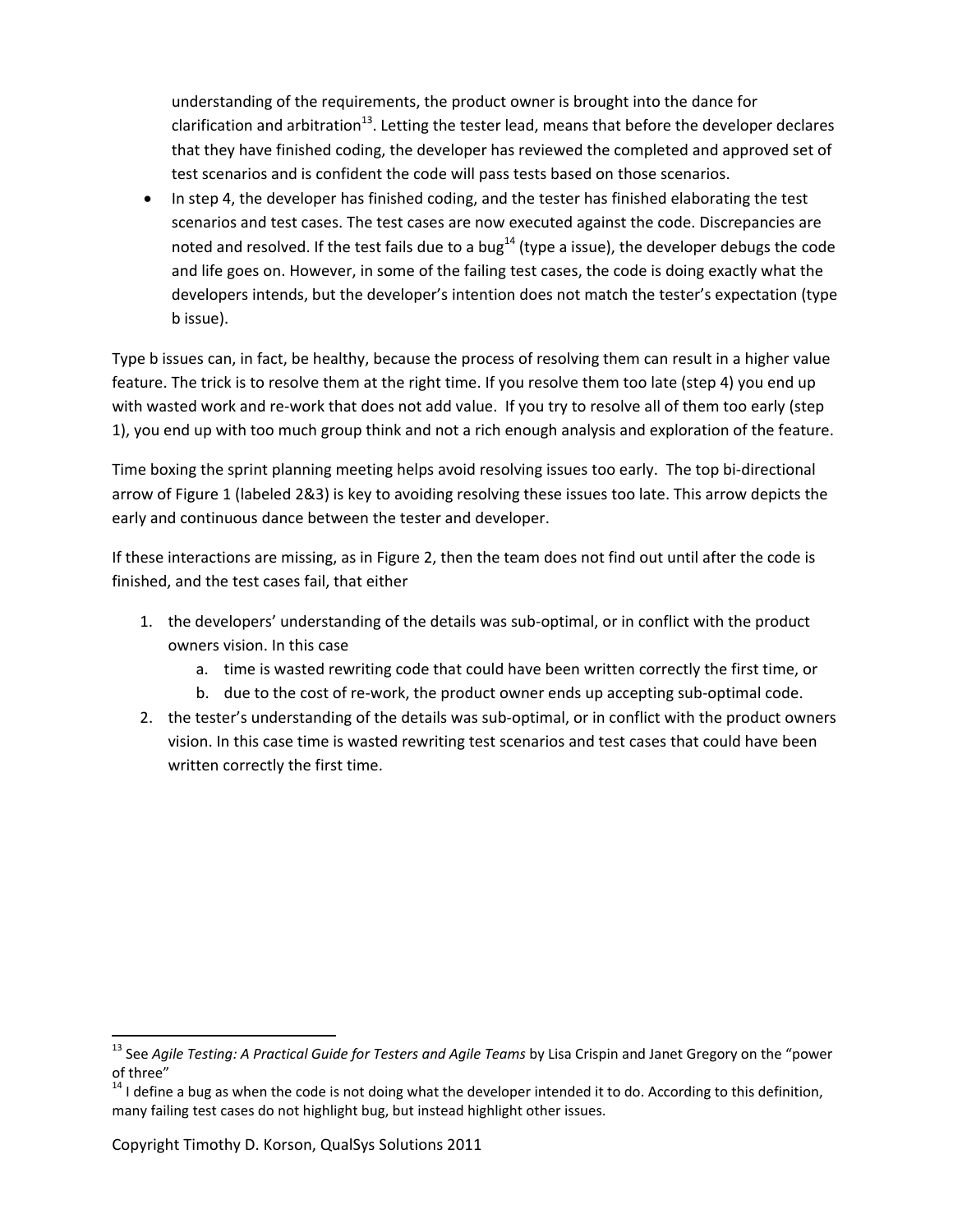

We do not expect to find all type b issues before step 4. Some issues only become visible when faced with an actual executing implementation. Also some type b issues will be due to difference in opinion of the proper way to handle the details of a particular test case. However, issues that could be easily discovered before the code is finalized should be.

We talk about letting testers lead the sprint dance, because in many respects, in scrum, a tester's role gets blended with that of a business analysis. The product owner owns the product backlog and is responsible for delivering an enabling specification at the start of the sprint, but as a part of the development process, the specification has to be structured and elaborated. This job of structuring and elaborating belongs to the team, but lacking a business analyst to lead and document this effort, the documentation task naturally falls to the team members taking on a testing role. After all, if a test case fails, it has to be addressed. So in a very real operational sense, the test cases are an extension of the acceptance criteria. I encourage teams to treat test scenarios quite formally and to have the product owner sign off on them. In this setting, the Product Owner and Team come to an agreement on acceptance tests during sprint planning, but the dance continues throughout the sprint, with the product owner signing off on more detailed test scenarios are they are created.

*Principle 5.* Nano Bugs. While dancing, make sure to squash all the bugs without missing a beat.

Managers love metrics. So here is a metric that will help you know if you've mastered a properly choreographed fast‐paced Scrum dance: the amount of time between when a bug is introduced and when it is killed. I prefer seconds; minutes are ok and hours are tolerable, but days are not.

I'm not suggesting that teams actually take the time to measure this metric, but it is a number every team should keep small.

In the waterfall world, projects love their bugs. They build and maintain a home for them. They nurture them and give then a name, rank and serial number. High ranking business people read and triage

Copyright Timothy D. Korson, QualSys Solutions 2011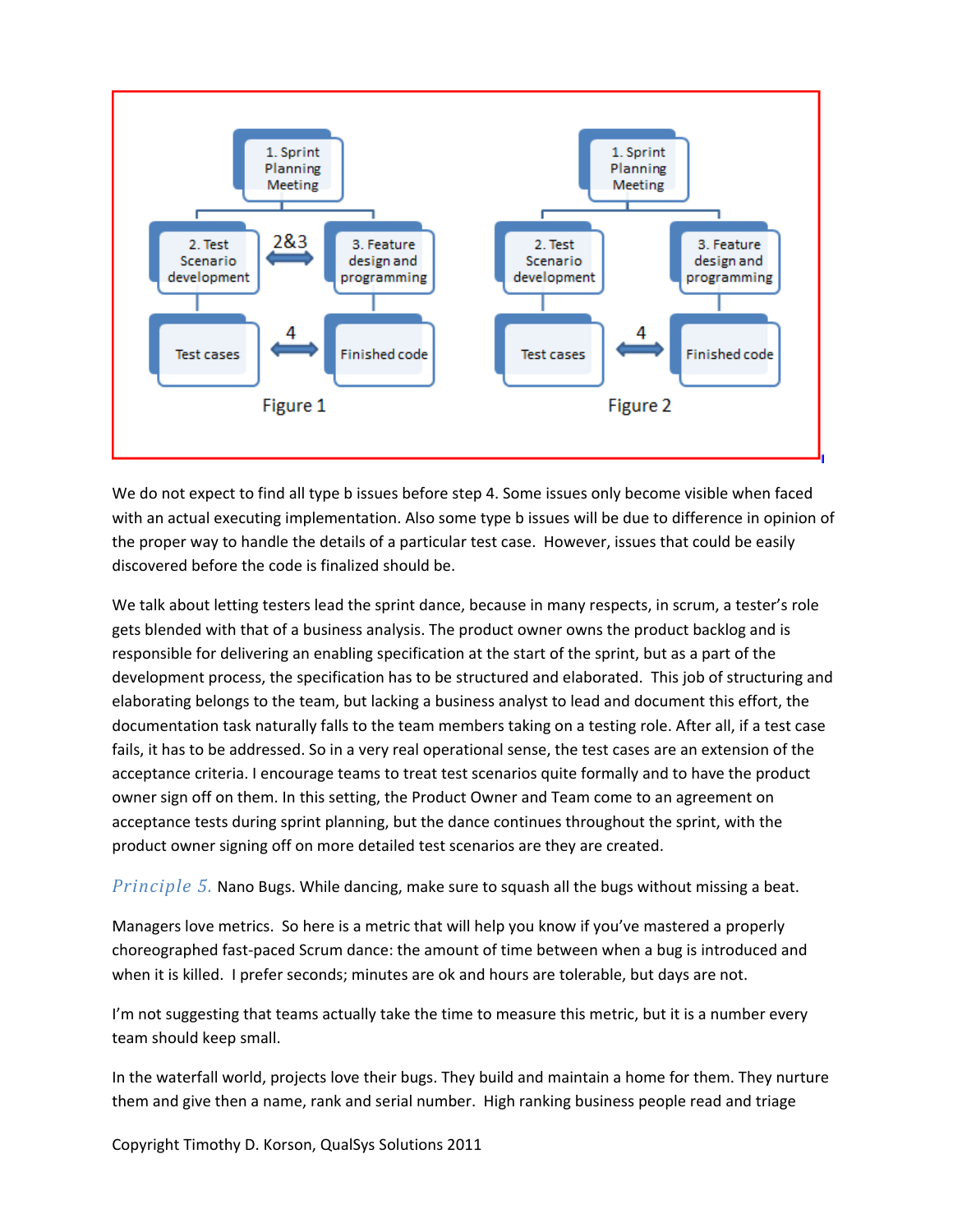them. In the Scrum world, we're ruthless. As soon as a bug is identified we kill it. We don't even wait for sunrise.

The test first philosophy is what keeps our bug's lives down to the nano timeframe. A pair programming dance can help with this at the unit level. The goal at the unit level is that no bug lives longer than 10‐30 minutes.

The interactions of Figure 1 are designed to ensure:

- 1. that conceived bugs are aborted before being given life by the programmers, and
- 2. that bugs that make it to life and squeeze through unit testing are almost immediately caught by feature acceptance testing. If a test is right for automation, then the tester automates it before the code is finished, so that the **developer** can execute the test the moment the feature is ready. If the test is to be run manually, the tester stays in sync with the developer so that as soon<sup>15</sup> as the feature is ready for testing, the tester picks it up and tests it.

Once the team is confident that a feature is done, there is still the unfortunate possibility of undiscovered bugs. The sprint review, along with the early and frequent deployment of new code, is designed to uncover as quickly as possible any undiscovered bugs. An important goal of a scrum team is to minimize the number of issues discovered after the team has designated the feature as "done." The longer a bug lives, the more it costs the organization.

*Principle 6.* When the band is playing a waltz, it's not the right time to tango.

Is your project a desktop application? Real‐time? Embedded? Mission critical? Distributed? Regulated?

Is this your organization's pilot Scrum project?

Is your team experienced? New? Large? Multi‐site?

No matter how well you learned to dance on your last scrum project, your next project will require new steps. Like learning a new dance, you will find, however, that learning the optimal interactions for a new project gets easier the more scrum experience that you have.

Specifics of how to document the items in the backlog, which test automation tools to use, how much technical documentation is needed, the ratio of automated to exploratory testing, etc. will change from project to project. Experienced scrum professionals realize that the specifics of how a scrum principal is implemented are not as important as the principle itself.

Recently I've been following an animated discussion on a scrum forum about the use of the terms done and done‐done. The majority of the posts caution against having a variety of flavors of "done." Multiple persons have posted quite forcefully about the potential negative consequences of using done and done-done to mean different things. I must admit, however, that I have worked with a team that quite successfully used both terms. Their success was grounded in the teams' understanding of Scrum principles. Once the team is committed to transparency, limiting work in progress, cross-functional self-

  $15$  The daily scrum helps with coordinating testing and development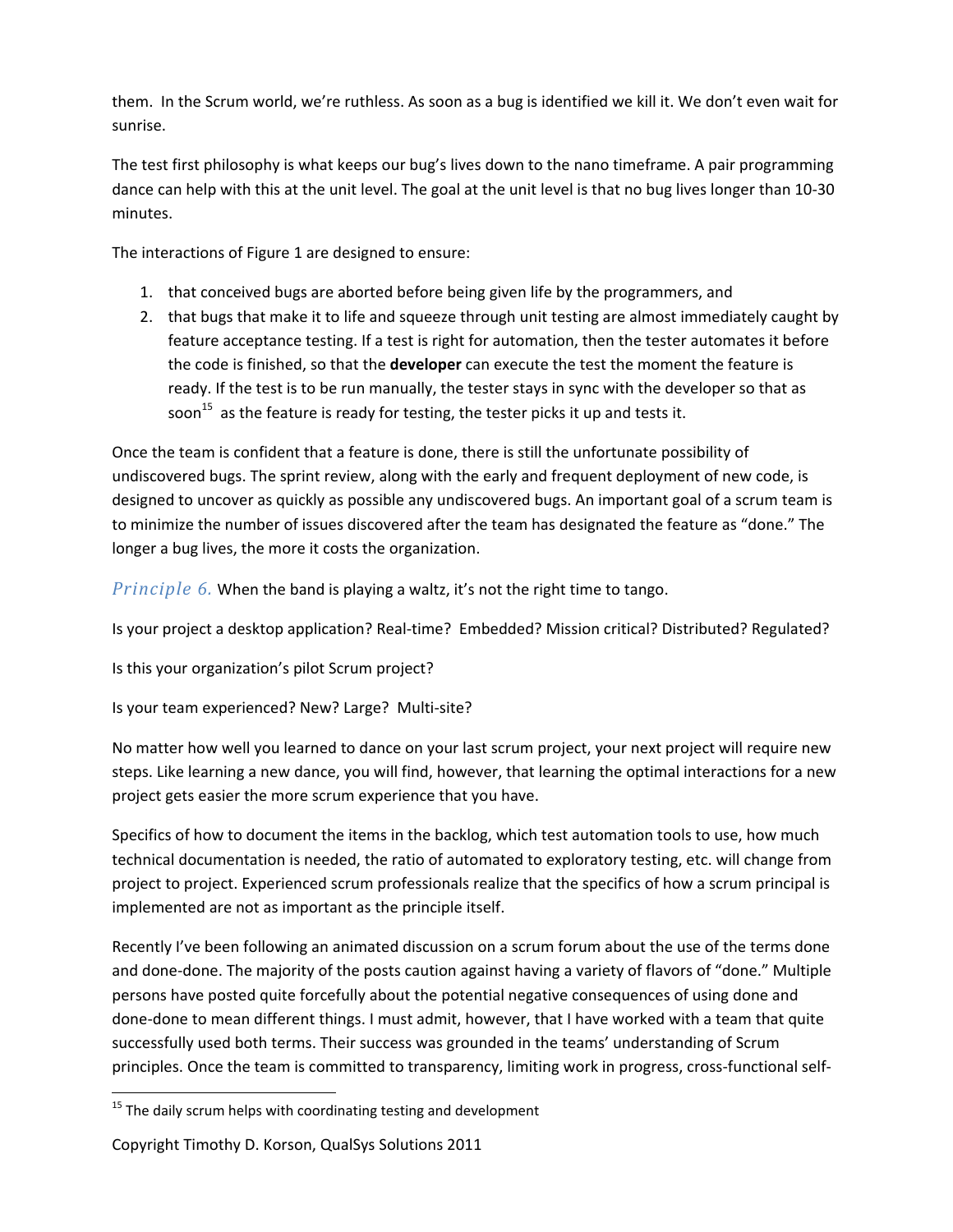organizing teams, a Keizen mindset, empirical and adaptive, frequently shipping value‐adding new features, etc., the exact vocabulary, documentation style, and number of columns on the scrum board become less important. Sharp disagreements over the specifics, to the extent that face to face communication becomes tense, is far more damaging to a team than having one too many columns on the scrum board.

You may personally prefer the Tango, but if the band is playing a waltz: chill. Relax and enjoy the Waltz. Trying a tango move with your waltz partner may just get your face slapped.

## *Summary.*

I like Cope and Gertrud's<sup>16</sup> focus on the secret for success: Everyone, all together, from early on.

*Everyone, all together, all the time*, can make scrum teams productive and fun, but a group effort without coordination can become chaotic and unproductive. The scrum framework gives teams guidelines to help them choreograph their interactions and turn a roomful of disorganized persons into a disciplined dance troupe. The underlying scrum principles are even more helpful as a team finds its own rhythm and explores new steps.

I don't claim to have introduced any fundamental new principles in this article, but I hope to have explored and discussed a few basic principles in a way that will help you remember them and encourage you to reflect on their application to your context.

1. The buck stops with the product owner, but the interactions must not ‐ sometimes the Scrum team members and other stakeholders have to dance together.

> *To deliver features that delight the customer and maximize value to the business, all team members must have a rich understanding of the business context and goals as well as the mental models of the end users.*

2. The product owner can never stop dancing.

*The Product Owner role is more than a full time job. The PO must be continuously interacting with the team as their requirement's oracle, and must be continuously interacting with all the other stakeholders as their official representative.*

3. In a mature scrum dance, partners will not only talk to each other, they will continuously pass notes back and forth.

> *As the requirements unfold during the sprint, the details of the acceptance criteria need to be continuously elaborated, shared and reviewed. Automated tests in a business readable format, such as Fitness, are preferred for this shared and reviewable knowledge, but sometimes natural language test scenarios stored in a spreadsheet are appropriate.*

  $16$  James O. Coplien and Gertrud Bjørnvig: Lean Architecture for Agile Software Development